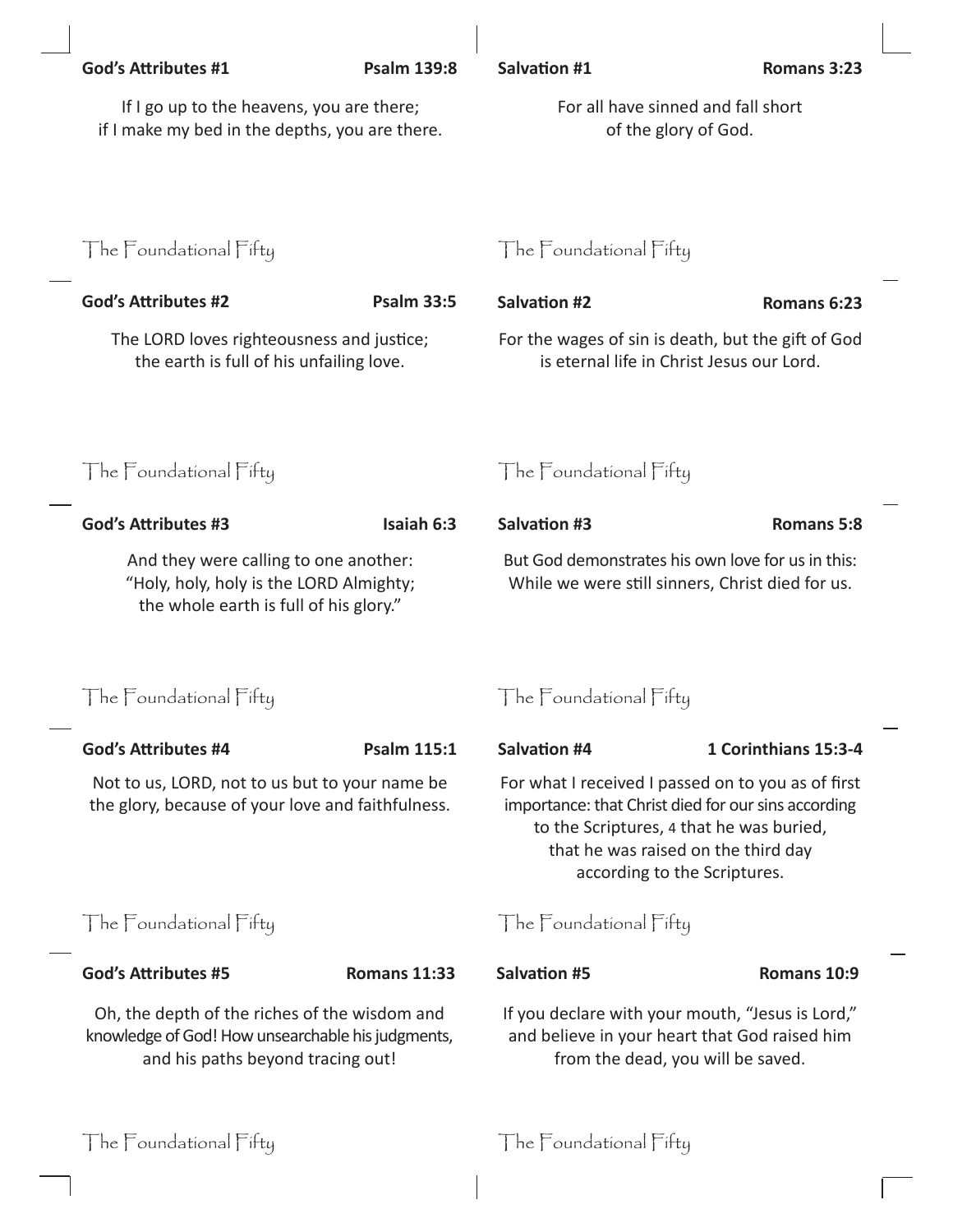### **Assurance #1 Ephesians 1:13 The Word #1 Hebrews 4:12**

And you also were included in Christ when you heard the message of truth, the gospel of your salvation. When you believed, you were marked in him with a seal, the promised Holy Spirit.

# The Foundational Fifty The Foundational Fifty

That is why I am suffering as I am. Yet this is no cause for shame, because I know whom I have believed, and am convinced that he is able to guard what I have entrusted to him until that day.

# The Foundational Fifty The Foundational Fifty

Keep your lives free from the love of money and be content with what you have, because God has said, "Never will I leave you; never will I forsake you." 6 So we say with confidence, "The Lord is my helper; I will not be afraid. What can mere mortals do to me?"

The Foundational Fifty The Foundational Fifty

# **Assurance #4 Philippians 1:6 The Word #4 Romans 10:17**

Being confident of this, that he who began a good work in you will carry it on to completion until the day of Christ Jesus.

### **Assurance #5 1 Thessalonians 1:5 The Word #5 1 Timothy 4:13**

Because our gospel came to you not simply with words but also with power, with the Holy Spirit and deep conviction. You know how we lived among you for your sake.

For the word of God is alive and active. Sharper than any double-edged sword, it penetrates even to dividing soul and spirit, joints and marrow; it judges the thoughts and attitudes of the heart.

# **Assurance #2 2 Timothy 1:12 The Word #2 2 Timothy 3:16-17**

All Scripture is God-breathed and is useful for teaching, rebuking, correcting and training in righteousness, 17 so that the servant of God may be thoroughly equipped for every good work.

### **Assurance #3 Hebrews 13:5-6 The Word #3 1 Thessalonians 2:13**

And we also thank God continually because, when you received the word of God, which you heard from us, you accepted it not as a human word, but as it actually is, the word of God, which is indeed at work in you who believe.

Consequently, faith comes from hearing the message, and the message is heard through the word about Christ.

# The Foundational Fifty The Foundational Fifty

Until I come, devote yourself to the public reading of Scripture, to preaching and to teaching.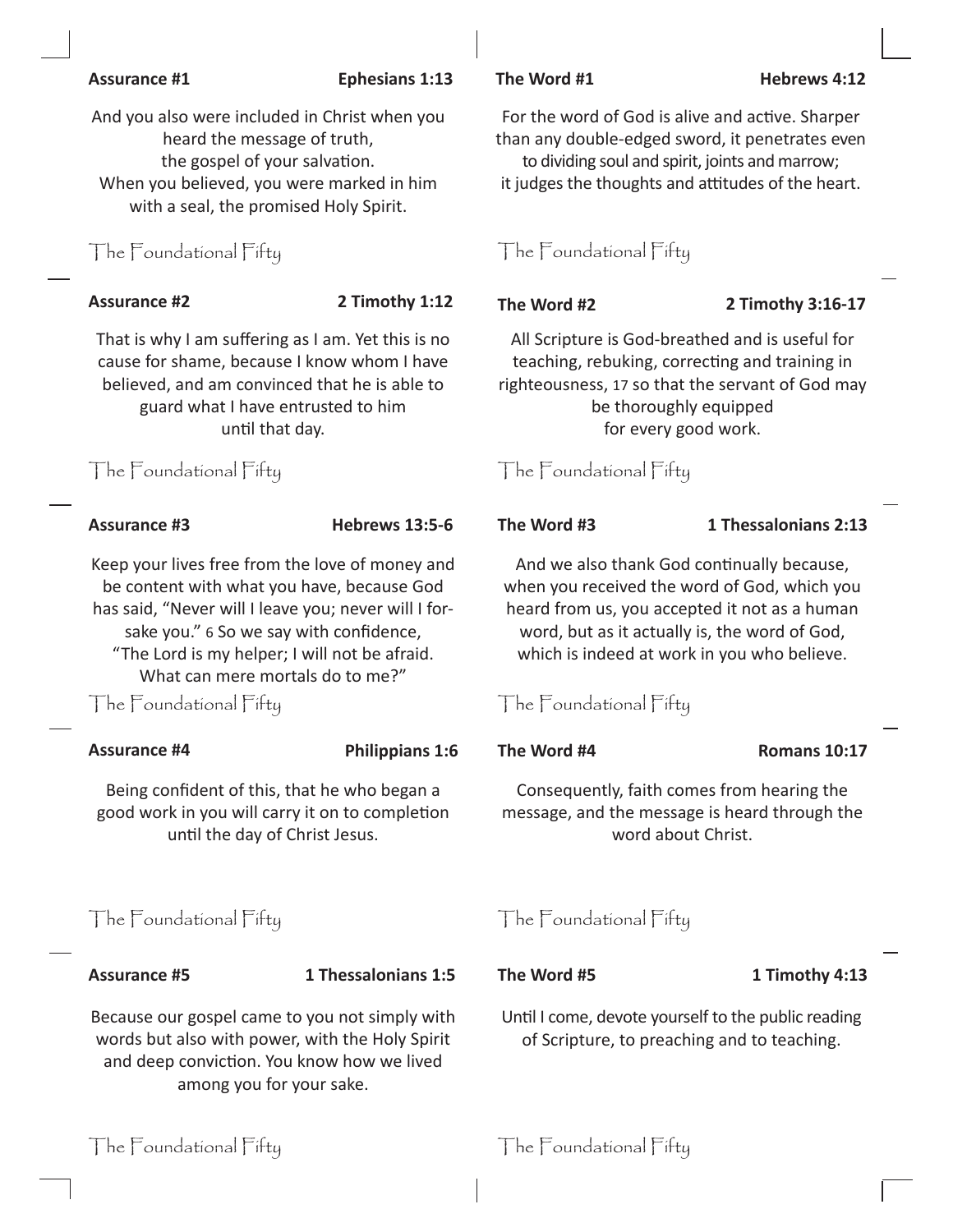| <b>Holy Spirit #1</b>                                                                                                                                                                   | 1 Corinthians 6:19-20                                                                                                                                                                                                   | Witness #1                                                                                                                                                                                               | Romans 1:16        |  |
|-----------------------------------------------------------------------------------------------------------------------------------------------------------------------------------------|-------------------------------------------------------------------------------------------------------------------------------------------------------------------------------------------------------------------------|----------------------------------------------------------------------------------------------------------------------------------------------------------------------------------------------------------|--------------------|--|
|                                                                                                                                                                                         | Do you not know that your bodies are temples<br>of the Holy Spirit, who is in you, whom you have<br>received from God? You are not your own; 20<br>you were bought at a price.<br>Therefore honor God with your bodies. | For I am not ashamed of the gospel, because it is<br>the power of God that brings salvation<br>to everyone who believes:<br>first to the Jew, then to the Gentile.                                       |                    |  |
| The Foundational Fifty                                                                                                                                                                  |                                                                                                                                                                                                                         | The Foundational Fifty                                                                                                                                                                                   |                    |  |
| <b>Holy Spirit #2</b>                                                                                                                                                                   | Romans 8:11                                                                                                                                                                                                             | <b>Witness #2</b>                                                                                                                                                                                        | <b>Acts 22:15</b>  |  |
|                                                                                                                                                                                         | And if the Spirit of him who raised Jesus from<br>the dead is living in you, he who raised Christ<br>from the dead will also give life to your mortal<br>bodies because of his Spirit who lives in you.                 | You will be his witness to all people<br>of what you have seen and heard.                                                                                                                                |                    |  |
| The Foundational Fifty                                                                                                                                                                  |                                                                                                                                                                                                                         | The Foundational Fifty                                                                                                                                                                                   |                    |  |
| <b>Holy Spirit #3</b>                                                                                                                                                                   | 1 Corinthians 12:13                                                                                                                                                                                                     | <b>Witness #3</b>                                                                                                                                                                                        | 2 Corinthians 5:20 |  |
| For we were all baptized by one Spirit so as to<br>form one body-whether Jews or Gentiles, slave<br>or free-and we were all given<br>the one Spirit to drink.<br>The Foundational Fifty |                                                                                                                                                                                                                         | We are therefore Christ's ambassadors, as<br>though God were making his appeal through us.<br>We implore you on Christ's behalf:<br>Be reconciled to God.<br>The Foundational Fifty                      |                    |  |
|                                                                                                                                                                                         |                                                                                                                                                                                                                         |                                                                                                                                                                                                          |                    |  |
| <b>Holy Spirit #4</b>                                                                                                                                                                   | <b>Ephesians 5:18</b>                                                                                                                                                                                                   | <b>Witness #4</b>                                                                                                                                                                                        | 1 Peter 3:15       |  |
| Do not get drunk on wine,<br>which leads to debauchery.<br>Instead, be filled with the Spirit.                                                                                          |                                                                                                                                                                                                                         | But in your hearts revere Christ as Lord. Always<br>be prepared to give an answer to everyone who<br>asks you to give the reason for the hope that you<br>have. But do this with gentleness and respect. |                    |  |
| The Foundational Fifty                                                                                                                                                                  |                                                                                                                                                                                                                         | The Foundational Fifty                                                                                                                                                                                   |                    |  |
| <b>Holy Spirit #5</b>                                                                                                                                                                   | <b>Galatians 5:22-23</b>                                                                                                                                                                                                | <b>Witness #5</b>                                                                                                                                                                                        | 2 Timothy 2:2      |  |
| But the fruit of the Spirit is love, joy, peace,<br>forbearance, kindness, goodness, faithfulness,<br>23 gentleness and self-control.<br>Against such things there is no law.           |                                                                                                                                                                                                                         | And the things you have heard me say in the<br>presence of many witnesses entrust to reliable<br>people who will also be qualified<br>to teach others.                                                   |                    |  |
| The Foundational Fifty                                                                                                                                                                  |                                                                                                                                                                                                                         | The Foundational Fifty                                                                                                                                                                                   |                    |  |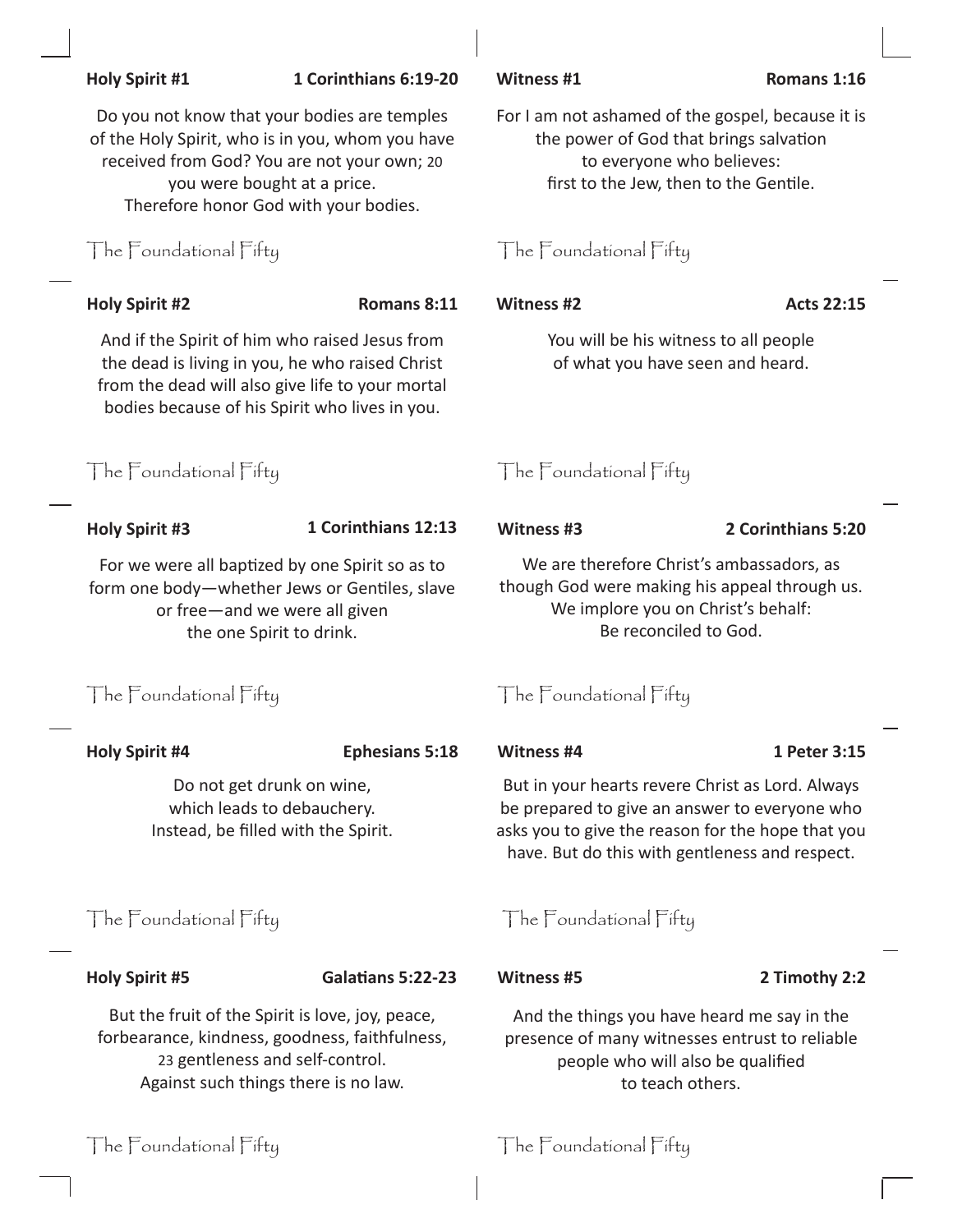|  | <b>Grace Living #1</b>                                                                                                                                                                                                                | <b>Galatians 5:16</b> | Prayer #1                                                                                                                                                                                                                                                            | 1 Thessalonians 5:17-18 |  |
|--|---------------------------------------------------------------------------------------------------------------------------------------------------------------------------------------------------------------------------------------|-----------------------|----------------------------------------------------------------------------------------------------------------------------------------------------------------------------------------------------------------------------------------------------------------------|-------------------------|--|
|  | So I say, walk by the Spirit, and you will not<br>gratify the desires of the flesh.                                                                                                                                                   |                       | Pray continually, 18 give thanks<br>in all circumstances;<br>for this is God's will for you in Christ Jesus.                                                                                                                                                         |                         |  |
|  | The Foundational Fifty                                                                                                                                                                                                                |                       | The Foundational Fifty                                                                                                                                                                                                                                               |                         |  |
|  | <b>Grace Living #2</b>                                                                                                                                                                                                                | 2 Timothy 2:22        | Prayer #2                                                                                                                                                                                                                                                            | <b>Ephesians 6:18</b>   |  |
|  | Flee the evil desires of youth and pursue<br>righteousness, faith, love and peace,<br>along with those who call on the Lord<br>out of a pure heart.                                                                                   |                       | And pray in the Spirit on all occasions with all<br>kinds of prayers and requests. With this in mind,<br>be alert and always keep on praying<br>for all the Lord's people.                                                                                           |                         |  |
|  | The Foundational Fifty                                                                                                                                                                                                                |                       | The Foundational Fifty                                                                                                                                                                                                                                               |                         |  |
|  | <b>Grace Living #3</b>                                                                                                                                                                                                                | Romans 12:2           | Prayer #3                                                                                                                                                                                                                                                            | Hebrews 4:16            |  |
|  | Do not conform to the pattern of this world, but<br>be transformed by the renewing of your mind.<br>Then you will be able to test and approve what<br>God's will is-his good, pleasing<br>and perfect will.<br>The Foundational Fifty |                       | Let us then approach God's throne of grace with<br>confidence, so that we may receive mercy and<br>find grace to help us in our time of need.                                                                                                                        |                         |  |
|  |                                                                                                                                                                                                                                       |                       | The Foundational Fifty                                                                                                                                                                                                                                               |                         |  |
|  | <b>Grace Living #4</b>                                                                                                                                                                                                                | 1 Corinthians 6:12    | Prayer #4                                                                                                                                                                                                                                                            | Philippians 4:6-7       |  |
|  | "I have the right to do anything," you say-but<br>not everything is beneficial.<br>"I have the right to do anything"-but I will not<br>be mastered by anything.                                                                       |                       | Do not be anxious about anything, but in every<br>situation, by prayer and petition,<br>with thanksgiving, present your requests to God.<br>7 And the peace of God, which transcends all<br>understanding, will guard your hearts and<br>your minds in Christ Jesus. |                         |  |
|  | The Foundational Fifty                                                                                                                                                                                                                |                       | The Foundational Fifty                                                                                                                                                                                                                                               |                         |  |
|  | <b>Grace Living #5</b>                                                                                                                                                                                                                | 1 Corinthians 10:13   | Prayer #5                                                                                                                                                                                                                                                            | Romans 8:27             |  |
|  |                                                                                                                                                                                                                                       |                       |                                                                                                                                                                                                                                                                      |                         |  |

No temptation has overtaken you except what is common to mankind. And God is faithful; he will not let you be tempted beyond what you can bear. But when you are tempted, he will also provide a way out so that you can endure it. And he who searches our hearts knows the mind of the Spirit, because the Spirit intercedes for God's people in accordance with the will of God.